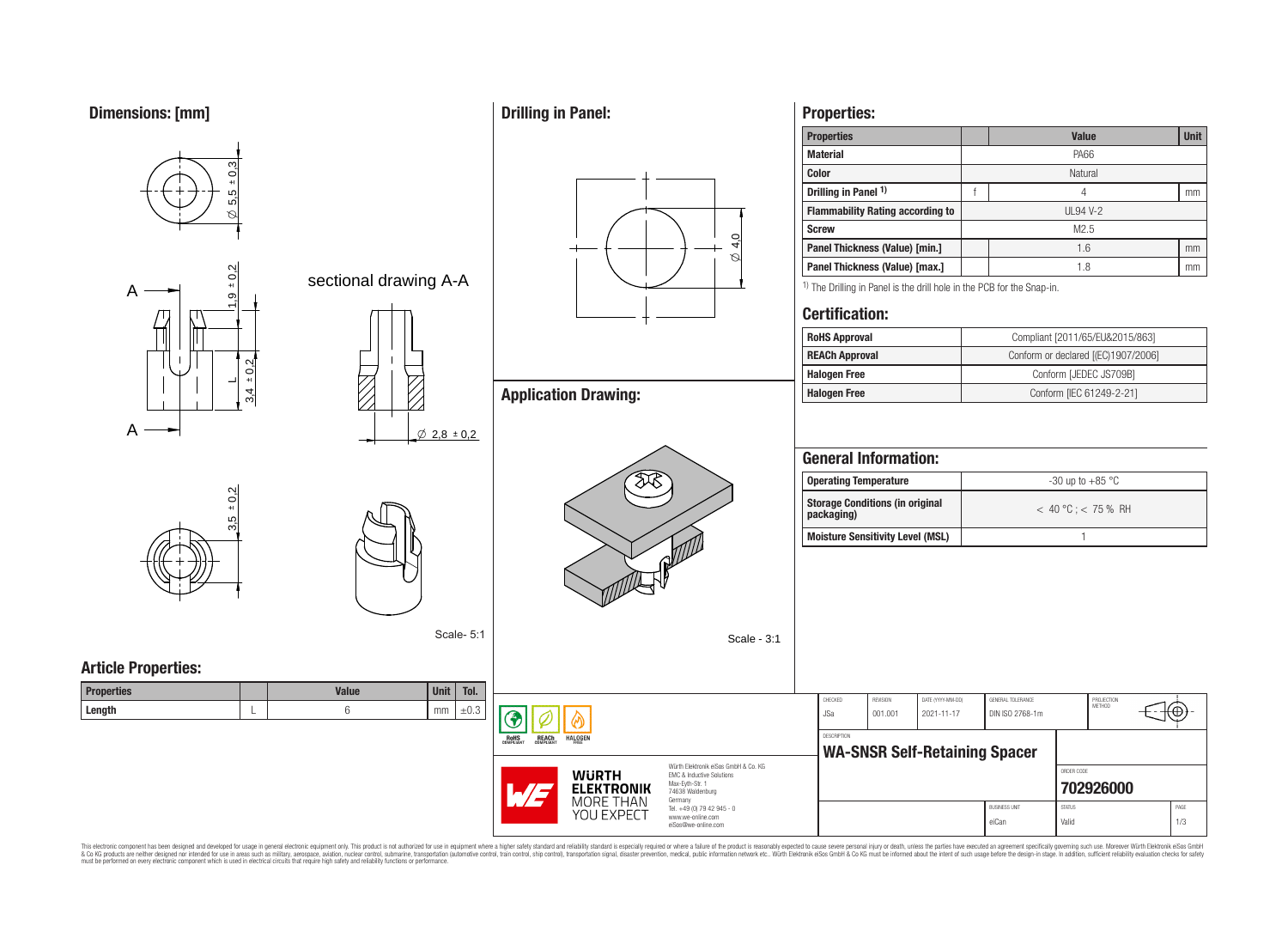# **Cautions and Warnings:**

# **The following conditions apply to all goods within the product series of WA-SNSR of Würth Elektronik eiSos GmbH & Co. KG:**

### **General:**

- This mechanical component is designed and manufactured for use in general electronic equipment.
- Würth Elektronik must be asked for written approval (following the PPAP procedure) before incorporating the components into any equipment in fields such as military, aerospace, aviation, nuclear control, submarine, transportation (automotive control, train control, ship control), transportation signal, disaster prevention, medical, public information network, etc. where higher safety and reliability are especially required and/or if there is the possibility of direct damage or human injury.
- Mechanical components that will be used in safety-critical or high-reliability applications, should be pre-evaluated by the customer.
- The component is designed and manufactured to be used within the datasheet specified values. If the usage and operation conditions specified in the datasheet are not met, the component may be damaged or dissolved.
- Do not drop or impact the components, the component may be damaged.<br>• Wirth Elektronik products are qualified according to international standard
- Würth Elektronik products are qualified according to international standards, which are listed in each product reliability report. Würth Elektronik does not warrant any customer qualified product characteristics beyond Würth Elektroniks' specifications, for its validity and sustainability over time.
- The responsibility for the function of the application of the customer specific products and use in a particular customer design is always the full and autonomous responsibility of the customer. All technical specification for standard products also apply to customer specific products.

### **Product Specific:**

### **Cleaning and Washing:**

- Washing agents used during the production to clean the customer application might damage or change the characteristics of the components. Washing agents may have a negative effect on the long-term functionality of the product.
- Using a brush during the cleaning process may damage the component. Therefore, we do not recommend using a brush during the PCB cleaning process.

# **Potting and Coating:**

• If the product is potted in the customer application, the potting material might shrink or expand during and after hardening. Shrinking could lead to an incomplete seal, allowing contaminants into the components. Expansion could damage the components. We recommend a manual inspection after potting or coating to avoid these effects.

### **Storage Conditions:**

- A storage of Würth Elektronik products for longer than 12 months is not recommended. Within other effects, the terminals may suffer degradation, resulting in bad processability. Therefore, all products shall be used within the period of 12 months based on the day of shipment.
- Do not expose the components to direct sunlight.<br>• The storage conditions in the original packaging
- The storage conditions in the original packaging are defined according to DIN EN 61760-2.
- The storage conditions stated in the original packaging apply to the storage time and not to the transportation time of the components.

### **Packaging:**

• The packaging specifications apply only to purchase orders comprising whole packaging units. If the ordered quantity exceeds or is lower than the specified packaging unit, packaging in accordance with the packaging specifications cannot be ensured.

### **Handling:**

- The maximum permissible torques must be complied with to prevent mechanical destruction of the component and PCB.
- If a component is pre-assembled with an adhesive tape, the adhesive duration cannot be guaranteed. This depends on the surface where the component will be mounted on. It also depends on the environmental conditions the component is exposed to. The customer has to evaluate this for his specific application.
- Violation of the technical product specifications will void the warranty.
- Coated metal parts may have spots and/or deposits because of the rinsing and drying process during plating. The storage and processability are not affected.
- The temperature rise of the component must be taken into consideration. The operating temperature is comprised of ambient temperature and temperature rise of the component.The operating temperature of the component shall not exceed the maximum temperature specified.

These cautions and warnings comply with the state of the scientific and technical knowledge and are believed to be accurate and reliable. However, no responsibility is assumed for inaccuracies or incompleteness.

|  |                                                |                                                              |                                                                                                                                                                                               | CHECKED<br><b>JSa</b>                               | REVISION<br>001.001 | DATE (YYYY-MM-DD)<br>2021-11-17 | <b>GENERAL TOLERANCE</b><br>DIN ISO 2768-1m |                        | PROJECTION<br><b>METHOD</b> | $+(\oplus)^+$ |             |
|--|------------------------------------------------|--------------------------------------------------------------|-----------------------------------------------------------------------------------------------------------------------------------------------------------------------------------------------|-----------------------------------------------------|---------------------|---------------------------------|---------------------------------------------|------------------------|-----------------------------|---------------|-------------|
|  | <b>REACH</b><br>COMPLIANT<br>ROHS<br>COMPLIANT | <b>HALOGEN</b>                                               |                                                                                                                                                                                               | DESCRIPTION<br><b>WA-SNSR Self-Retaining Spacer</b> |                     |                                 |                                             |                        |                             |               |             |
|  | $\overline{\phantom{a}}$                       | <b>WURTH</b><br><b>ELEKTRONIK</b><br>MORE THAN<br>YOU EXPECT | Würth Elektronik eiSos GmbH & Co. KG<br>EMC & Inductive Solutions<br>Max-Eyth-Str. 1<br>74638 Waldenburg<br>Germany<br>Tel. +49 (0) 79 42 945 - 0<br>www.we-online.com<br>eiSos@we-online.com |                                                     |                     |                                 |                                             | ORDER CODE             | 702926000                   |               |             |
|  |                                                |                                                              |                                                                                                                                                                                               |                                                     |                     |                                 | <b>BUSINESS UNIT</b><br>eiCan               | <b>STATUS</b><br>Valid |                             |               | PAGE<br>2/3 |

This electronic component has been designed and developed for usage in general electronic equipment only. This product is not authorized for use in equipment where a higher safety standard and reliability standard si espec & Ook produces the membed of the membed of the steam such as maility, aerospes, avidion, much membed membed member of the membed membed membed membed membed membed membed membed membed membed membed membed membed membed me